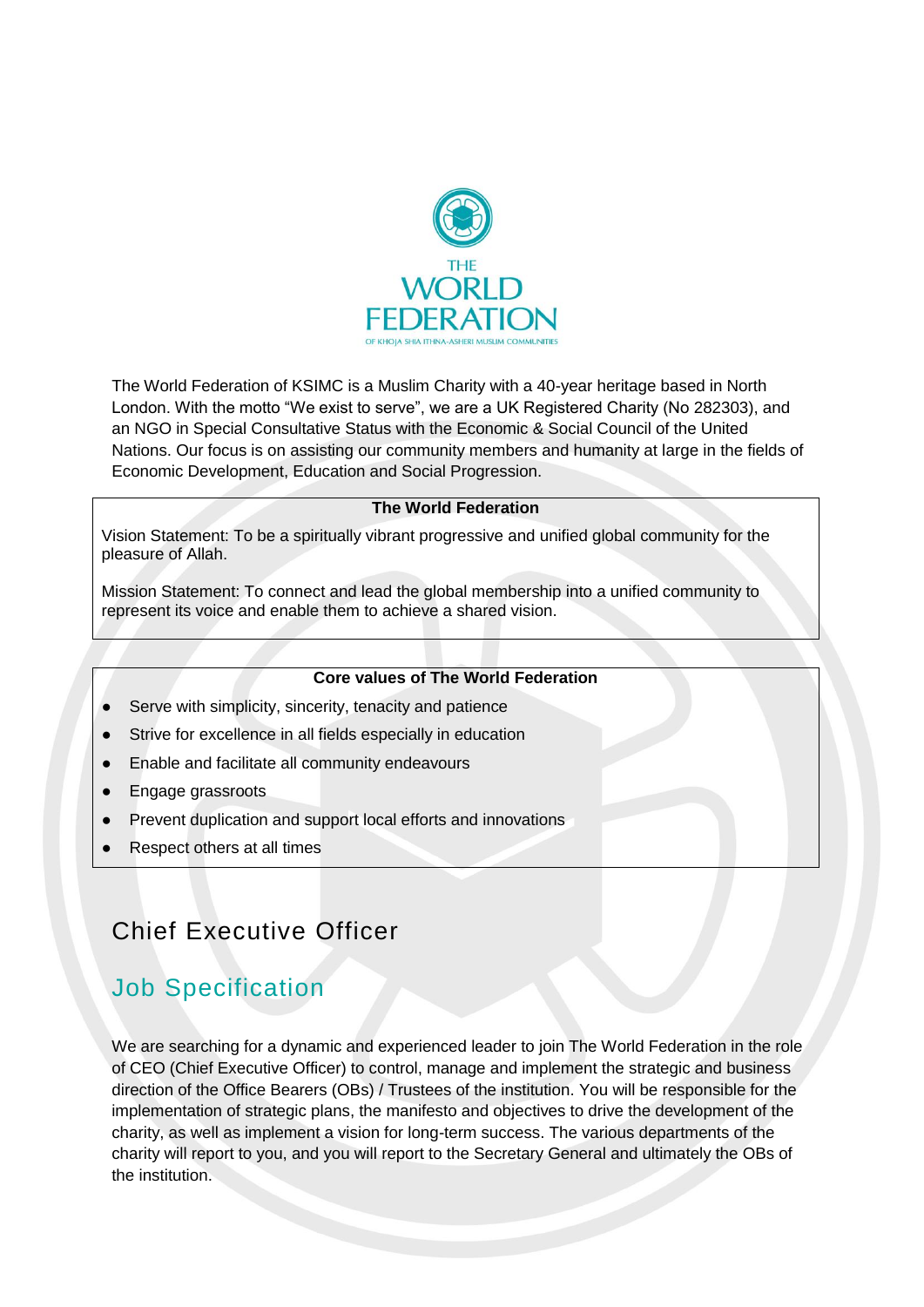You must hold the highest moral and adhere to the ethos of the organisation, be a prudent manager and an inspiring leader, with a commercial mind-set and able to see the "big picture" in a variety of settings. You will take actions to enhance the charity's income while keeping the religious and human factors in perspective. You should have a proven track record for effective team management and results-driven leadership including the ability to manage time effectively and handle both internal and external conflicts.

The role will be based in our Head Office in Stanmore, London, UK. This is a leadership position within a global organisation with a wide geographical footprint and presence, and as such, besides normal office hours, the person will need to be available out of hours, both evenings and weekend (7 days a week). It also means that the person needs to travel for conferences and executive meetings when and where required by the Secretary General and Office Bearers.

Salary: Competitive for a CEO role, and dependent on experience.

# Responsibilities:

Be responsible to deliver high quality packs, papers and plans that articulates the strategies, vision and objectives outlined by the Office Bearers. Report and update these to the Office Bearers (OBs) though the Secretary General (SG) and Assistant Secretary General (ASG)

Lead and motivate subordinates to advance employee engagement and develop a high performing team.

Oversee all operations and business activities to ensure they produce the desired results and are consistent with the overall strategy and mission.

Advance the charity's income through increased donations and suggesting investment opportunities.

Enforce, and not compromise on adherence to legal and religious guidelines and in-house policies to maintain the charity's legal and religious standing.

Review financial and non-financial reports to devise solutions or improvements.

Analyse problematic situations and occurrences and provide solutions to ensure the charity's survival and growth.

Maintain a deep knowledge of the charitable sector.

Develop a close rapport with all Heads/Coordinators of departments and ensure regular catch up/meetings are in place with Staff to understand activities and targets that need to be achieved.

Regularly report, at least weekly, to the OBs through the SG / ASG on activities taking place at the Secretariat via written reports, conference calls and face-to-face meetings as appropriate.

Be responsible for creating best in class narratives and reports for the SG and OBs to present at Conferences and Executive Meeting. Formulate policies and planning recommendations to the OBs though the SG/ASG.

Make recommendations, and support OBs during orientation and self-evaluation.

Support operations and administration of Secretariat by advising and mentoring staff members, as well as interfacing between OBs and staff.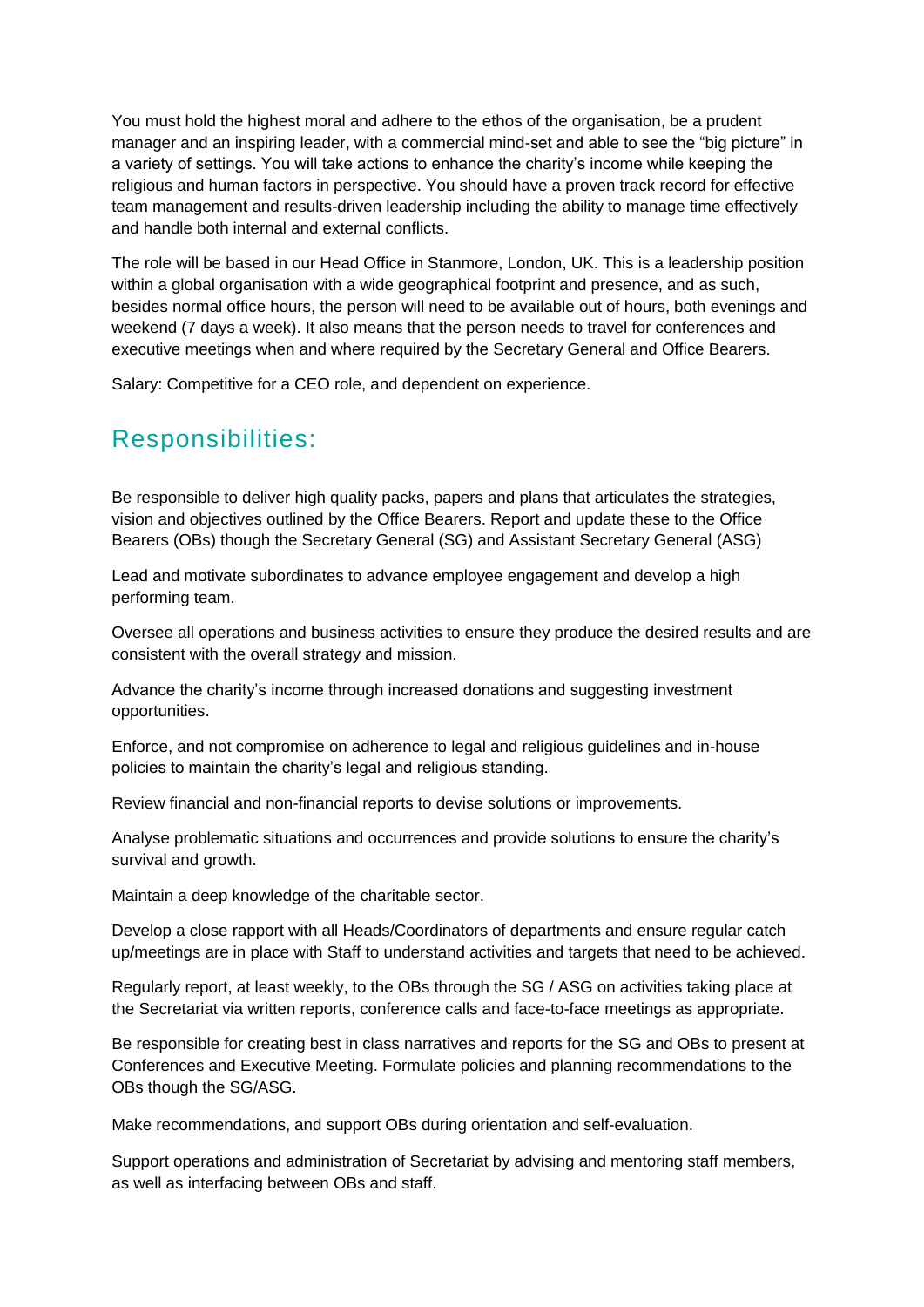Recommend yearly budget, department-by-department, to the SG and Treasurer for OB approval and prudently manage the organization's resources within those budget guidelines according to current laws and regulations.

Effectively manage the human resources of the organization according to authorized personnel policies and procedures that fully conform to current laws and regulations.

Ensure the organization and its mission, programs, products and services are consistently presented in strong, positive image to relevant stakeholders.

Ensure objectives and KPIs given to the Heads of Departments are delivered, for example, fundraising objectives, resource requirements, robustness in operations, etc (this is not an exhaustive list).

Work closely with Operations Manager on hiring practices, payroll and benefit.

Oversee quality control throughout the organisation, establishing goals for each department in partnership with heads and managers.

Reporting line: The WF Secretary General.

Senior Stakeholders: Office Bearers and Trustees of the Organisation

# **Requirements**

Proven experience as CEO or in other senior managerial position.

Experience in execution and implementing a vision and strategy.

Strong understanding of corporate finance and performance management principles.

Familiarity with diverse business functions such as marketing, PR, finance etc.

In-depth knowledge of corporate governance and general management best practices.

An entrepreneurial mind-set with outstanding organizational and leadership skills.

Analytical abilities and problem-solving skills.

Excellent communication and public speaking skills.

Strong academic track record with relevant university degree, e.g. MSc / MA business administration or relevant field.

Fluency in Gujarati, Kiswahili or other cultural language would be advantageous.

These represent a definition of the main function and requirements for this position but are not an exhaustive list of duties. The post holder will be required, in addition, to perform any other duties that might reasonably be considered a responsibility of the post.

### How to apply

Email your CV with a covering letter highlighting how you meet the requirements of this role to